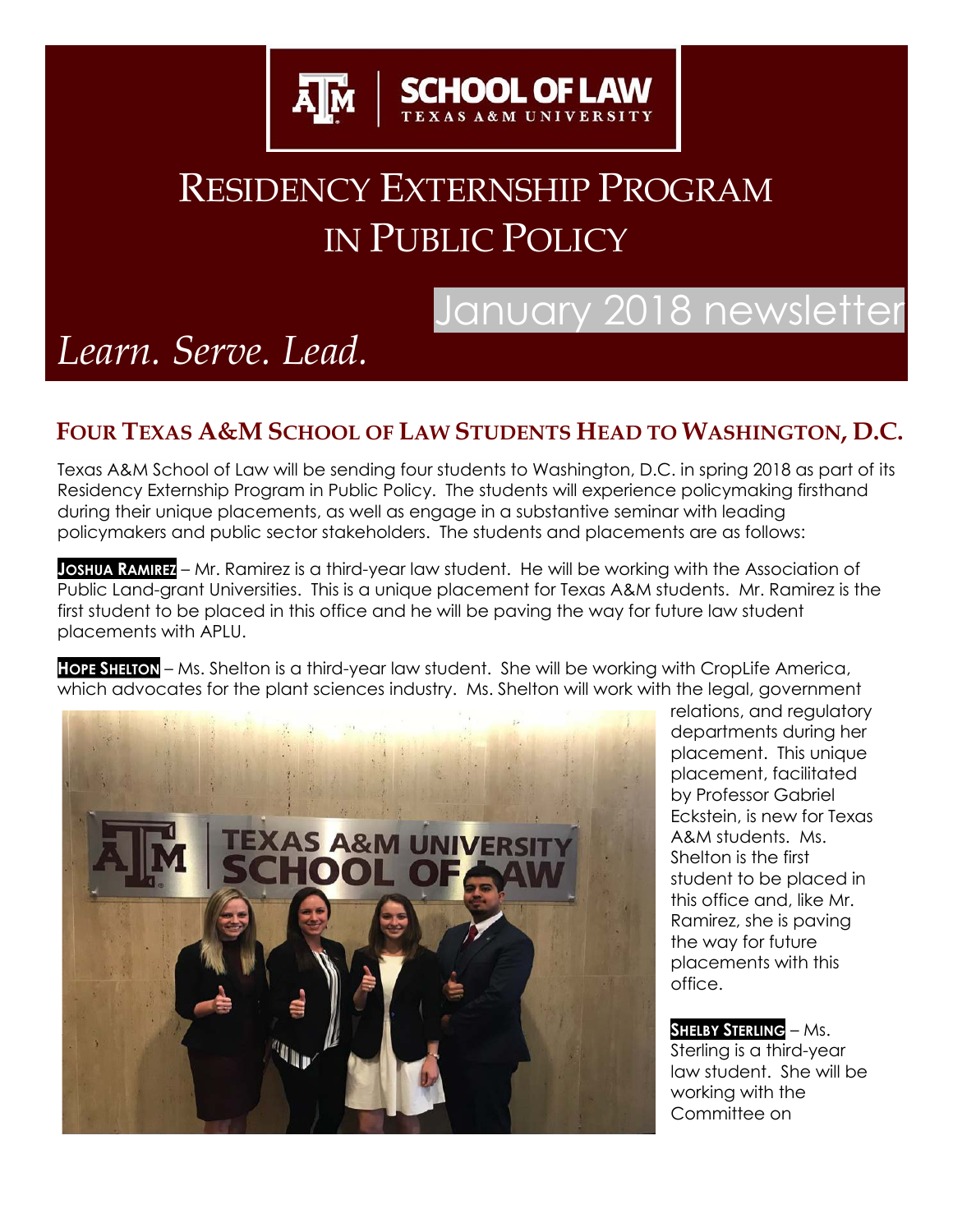

*"This program offers an unparalleled opportunity to be immersed in a fastpaced and demanding work environment outside of Texas."*

### --Shelby Sterling, 3L U.S. House of Representatives Homeland Security Committee

*(cont'd from page 1)*

Homeland Security (Majority) for the U.S. House of Representatives. Ms. Sterling is following in the footsteps of another A&M law student, Thomas Connally (now counsel to the U.S. House of Representatives Committee on Space and Technology) in this position. Ms. Sterling is continuing the tradition of placing A&M law students with this important congressional committee.

**LAUREN THOMAS** – Ms. Thomas is a second-year law student. She will be working in the Environment and Natural Resources Division of the U.S. Department of Justice. Ms. Thomas is the first student to work with this Division on its various regulatory and litigation matters involving criminal law, appellate, administrative law, natural resources and environmental law, bankruptcy, land acquisition, and Indian law.

*"I truly believe public policy is the best way for me to have an impact on the communities, both foreign and domestic, that I care about."* 

### --Joshua Ramirez, 3L Association of Public & Land-grant Universities

The Residency Externship Program in Public Policy offers The Residency Externship Program in Public Policy offers students a unique opportunity to gain valuable legal experience in the public sector with a focus on the role of a lawyer in policymaking—including promulgation of law, rule making, regulation, enforcement, and advocacy. For more information, visit the Program's [webpage,](mailto:larich@law.tamu.edu) [law.tamu.edu/rep-pp](https://law.tamu.edu/current-students/academics/centers-clinics-programs/externship-program/residency-externship-program) or contact Lisa A. Rich at [larich@law.tamu.edu.](mailto:larich@law.tamu.edu)



**Upcoming Events – D.C.**

**January 10, 2018 –** First day of class at the Texas A&M Federal Relations Office

**February 15, 2018** – Guest Speaker, **Jerry Strickland**, Office of State-Federal Relations, Office of the Texas Governor, Greg Abbott

**March 1, 2018** – Visit with **Roscoe Jones**, Legislative Director for Senator Dianne Feinstein, Dirksen SOB

**March 22, 2018** – Guest Speaker, **Susan Dudley**, Director, George Washington Regulatory Studies Center, former head of OIRA

**March 29, 2018** – Guest Speaker, **Michael Zeldin**, CNN Legal Analyst, former Independent Counsel

**April 23-25, 2018** – Aggies on the Hill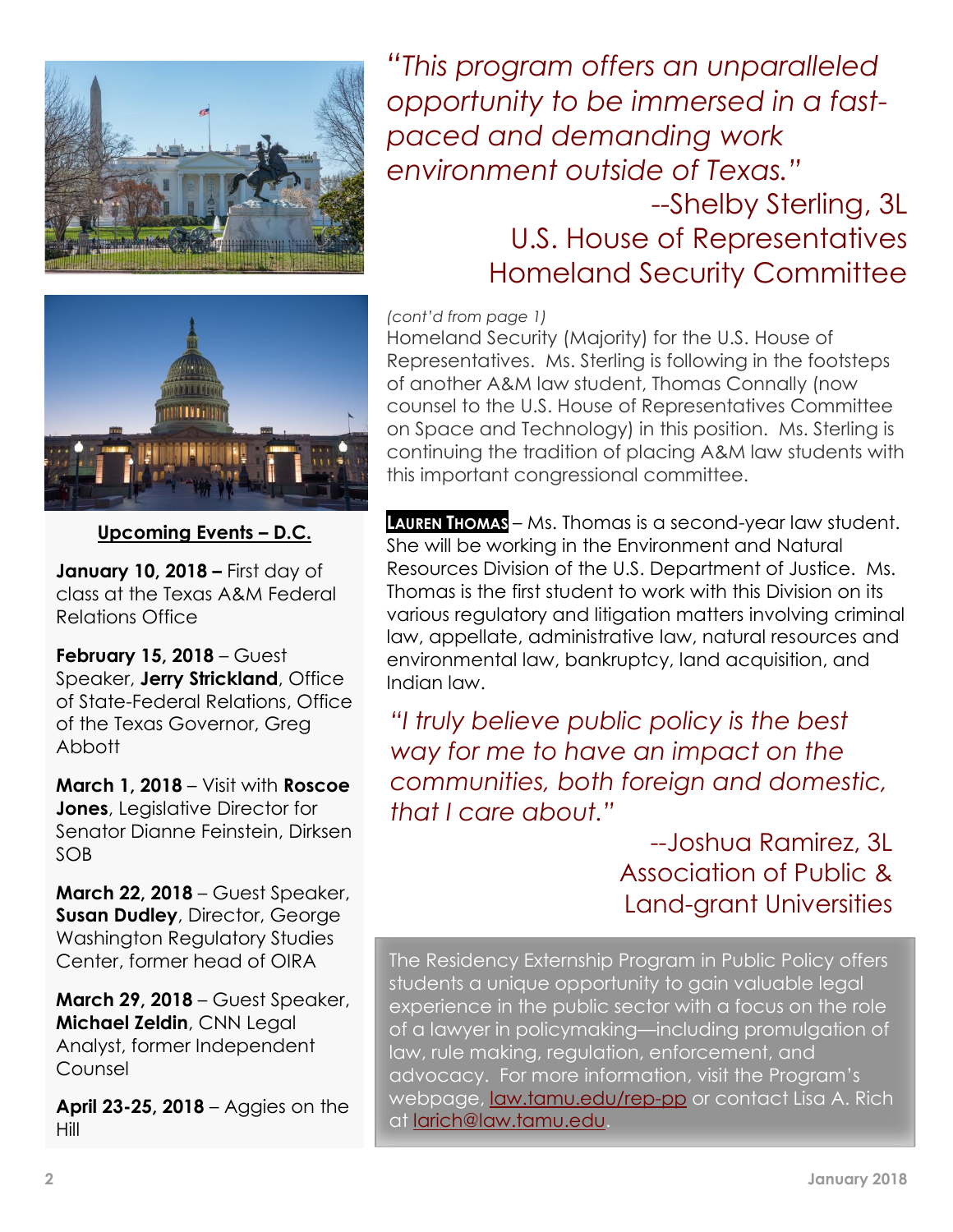### **REP-PP WELCOMES NEW D.C. ADJUNCT, SCOTT SUDDUTH**

The REP-PP is pleased to welcome Scott Sudduth to the team as its adjunct in Washington, D.C. Mr. Sudduth brings invaluable policy expertise to the Program and will provide students with unparalleled access to policymaking from a variety of perspectives.

In addition to serving as an adjunct in the REP-PP, Mr. Sudduth is the Assistant Vice Chancellor and Director for Federal Relations for the Texas A&M University System. Among other things, Mr. Sudduth and his Washingtonbased team "provide a coordinated, system-wide approach to support funding initiatives and achieve policy goals for system members" across all levels of the federal government.

Mr. Sudduth previously has represented a number of other higher education institutions in Washington, D.C. as well.



He was Chief of Staff for Representative Pete Geren (D-TX) and served on the staff of Senator Lloyd Bentsen where he handled a variety of complex issues, including tax and trade issues when Senator Bentsen was the chair of the Senate Finance Committee.

"We are delighted to have Scott joining the REP-PP this year," said REP-PP director, Lisa A. Rich. "Scott's incredible knowledge of policymaking, his deep ties to Texas and Texas A&M, and his experience working in higher education make him an invaluable resource for, and teacher of, our students."

#### **TEXAS PUBLIC POLICY FOUNDATION WORKS WITH LAW SCHOOL TO CREATE EXTERNSHIP OPPORTUNITIES**

The Residency Externship Program in Public Policy is pleased to announce that it will be collaborating with the Texas Public Policy Foundation (TPPF) in Austin, Texas, to provide Texas A&M School of Law students several opportunities to serve as externs with TPPF throughout the year.

TPPF, a non-partisan, non-profit, organization dedicated to promoting and defending "liberty, personal responsibility, and free enterprise in Texas and the nation by educating and affecting policymakers and the Texas public policy debate with academically sound research and outreach" has eleven policy centers as well as a litigation group.

TPPF is a leader on policy issues important to Texas from the environment to criminal justice. Its advocacy both in and out of court is both well known and well respected throughout the state and the country. Externships with TPPF will provide students interested in the intersection of law and policy with irreplaceable opportunities to hone their policymaking skills, employ the legal skills they have learned throughout school, and significantly build their professional networks.